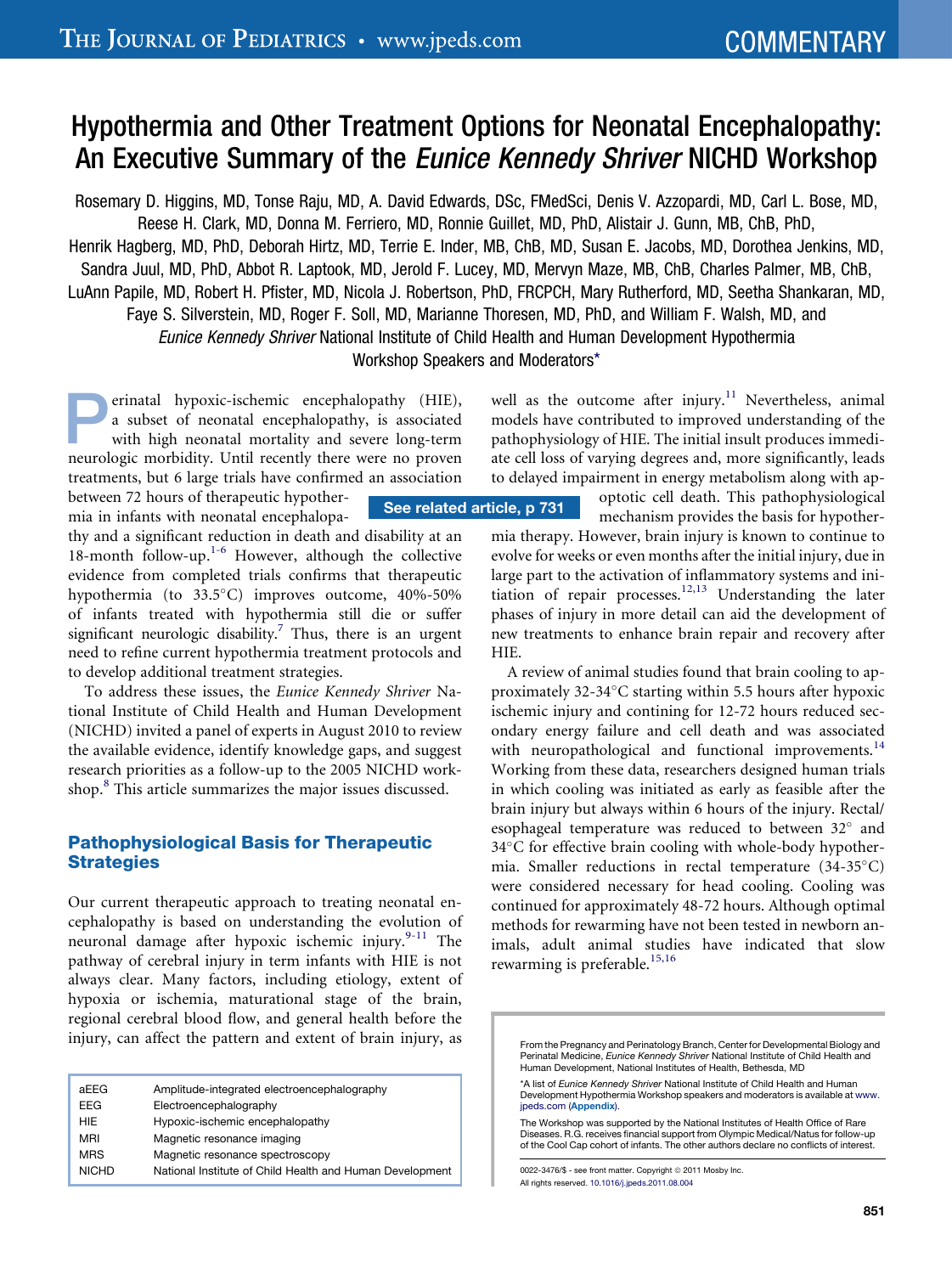## Clinical Trials of Hypothermic Neural Rescue

Clinical trials of hypothermic neural rescue have shown remarkably similar results using a core temperature of 33.5-34.5C for 72 hours, starting within 6 hours of birth. Although some trials have used preferential head cooling, whereas others have used whole-body cooling, all trials controlled the therapy using temperature monitoring. In all trials, both the degree of cooling and core temperature were monitored continuously.

The CoolCap, $1$  NICHD, $2$  TOBY, $3$  neo.nEURO.network, $4$ China Study Group, $5$  and ICE<sup>[6](#page-5-0)</sup> trials all showed either an overall benefit of cooling for HIE or benefits within subgroups. All of these trials were powered to detect a difference in the primary composite outcome of death and/or disability. Meta-analysis of the first 3 trials $1-3$  showed that therapeutic hypothermia reduced death or disability at 18 months with a risk ratio of 0.81 (95% CI, 0.71-0.93) and a number needed to treat of  $9<sup>7</sup>$  $9<sup>7</sup>$  $9<sup>7</sup>$  Some smaller studies have reported data consistent with the large pragmatic trials. $17-22$ Preliminary data from the CoolCap Trial indicate that favorable outcome in survivors of HIE at age 18 months is highly associated with favorable functional outcome at age 7-8 years[.23](#page-6-0) The NICHD Whole-Body Cooling Trial found that the beneficial effects of hypothermia for neonatal HIE noted at 18 months persist into childhood.<sup>[24](#page-6-0)</sup> Safety data for adverse events, such as arrhythmias, bleeding, skin effects due to cooling, hypotension, persistent pulmonary hyperten-sion, and infection, are reassuring.<sup>[25,26](#page-6-0)</sup> The American Academy of Pediatrics published a commentary in 2006 after publication of the first 2 trials.<sup>[27](#page-6-0)</sup> The American Heart Association recommends induced therapeutic hypothermia as postresuscitation care for infants meeting the criteria used in published clinical trials.<sup>[28](#page-6-0)</sup> In the United Kingdom, the National Institute for Health and Clinical Excellence developed an interventional procedure guideline specifying the use of hypothermia as a normal treatment in the National Health Service,<sup>29</sup> and the British Association of Perinatal Medicine has published guidelines to help neonatal units and networks standardize hypothermia therapy.<sup>[30](#page-6-0)</sup> Hypothermic neural rescue is now widely practiced in high-resource settings.

#### Further Research into Hypothermic Neural **Rescue**

Despite the strong evidence of benefits from multiple large, well-controlled studies, many gaps in knowledge remain. Cooling was intended as a treatment for HIE, but neonatal encephalopathy may have diverse etiologies (besides hypoxia and ischemia) despite a consistent clinical presentation. In infants with recognized HIE, the precise timing, nature, and severity of the hypoxic-ischemic insult is seldom certain. The infant's maturity, nutritional and hormonal status, inflammatory, and preexisting developmental abnormalities may alter the responses to acute insults. Further work is needed to determine the optimal application of hypothermia for different clinical conditions.

The high level of consistency among the large, randomized trials means that this could be addressed in part by individual patient meta-analyses using the patient populations studied in these large randomized trials. Such analyses could identify the response rates to variations in patient characteristics (eg, age, race, ethnicity, sex, Apgar scores, maternal medications) or treatment (eg, timing of initiation of hypothermia, degree and duration of cooling, adjunct therapies). Additional questions that might be addressed include factors affecting responses to hypothermia, the role of infection, the nature of the insult (eg, sentinel event, unprovoked signs of fetal distress, prelabor events, prenatal events) as predictive of outcomes. The panel noted that an individual patient meta-analysis would provide an opportunity to address these important clinical questions.

Other potential clinical issues related to therapeutic hypothermia include the influence of obstetric factors, such as maternal history (eg, previous losses, stillbirth, coagulopathy, infection), race/ethnicity, age, genetic background, folate deficiency, and vitamin D deficiency, which may affect encephalopathy, as well as the infant's response interventions. The panel noted the need for multidisciplinary collaboration to address these questions.

Recent studies have suggested that hypothermia significantly reduces the predictive value of both clinical neurologic examination findings and electroencephalography (EEG) recordings.[31,32](#page-6-0) The addition of amplitude-integrated EEG (aEEG) at <9 hours of age resulted in a nonsignificant increase in the predictive value of stage of HIE at random assignment at <6 hours of age, from 0.72 (95% CI, 0.64-0.80) to 0.75 (95% CI, 0.66-0.83).<sup>[33](#page-6-0)</sup> In contrast, the prognostic value of postcooling magnetic resonance imaging (MRI) appears to be unaffected by hypothermia. $34-36$  Thus, prospectively generated hypotheses regarding resuscitation variables, aEEG recordings, full EEG recording, seizure  $identification<sup>37</sup>$  $identification<sup>37</sup>$  $identification<sup>37</sup>$  and treatment, concurrent care practices, and management of infants before active cooling could enrich the value of future trials. Similarly, the utility of continuously monitoring EEG activity during treatment, and of obtaining EEG and MRI studies before discharge and at specific times during follow-up for prognostic evaluation, remains to be evaluated. Assessment of interventional variables, such as tar-geted temperature management,<sup>[38](#page-6-0)</sup> sedation practices, and concurrent medications, could provide insight into the optimal management of infants with HIE. Investigation of the role of sedation and pain management in infants with brain injury is also desperately needed.

The appropriate management of patients eligible for therapeutic hypothermia at referring hospitals and during transport to treatment centers, as well as management in level III and IV neonatal intensive care units before the initiation of hypothermia, is controversial and is in need of evidencebased studies. If the healthcare team at a referring hospital decides to initiate hypothermic therapy before and during transport, then care must be taken to avoid overcooling.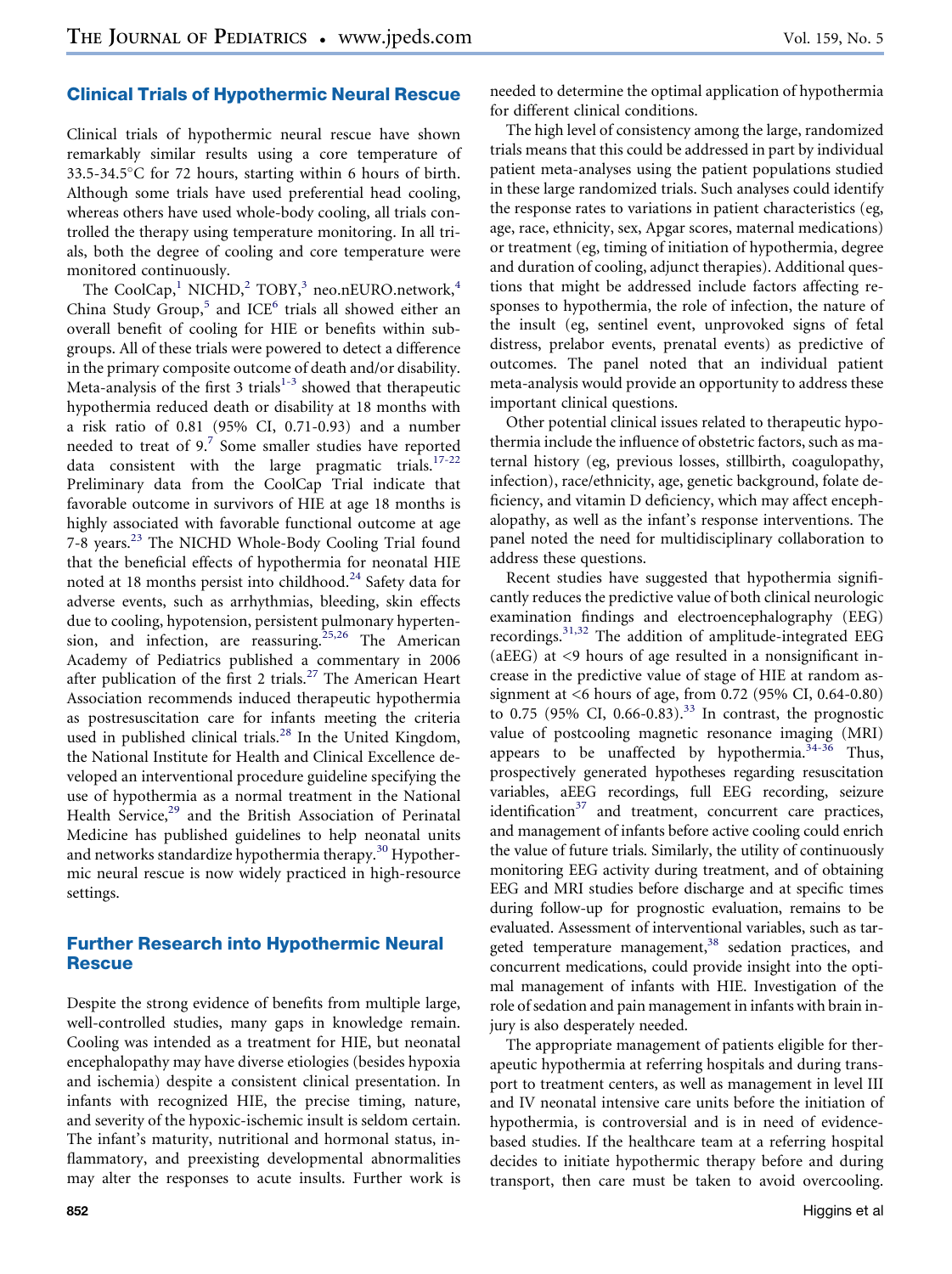Safety in particular must be documented if hypothermia is to be used during transport. Furthermore, there is a need for a device that can reproducibly target temperature appropriately. Whether medical management during cooling therapy affects outcomes is unclear. Cotherapies, including fluid management, nutrition, electrolyte and glucose management, ventilator strategies, and management of pH, partial pressures of  $O_2$  and  $CO_2$ ,<sup>[39](#page-6-0)</sup> and concurrent medications, particularly anticonvulsants (whose hepatic clearance is reduced by cooling therapy), are all areas requiring further research.

Because the overall timing, depth, and duration of hypothermia strategies used in all major trials of therapeutic hypothermia reported to date have been remarkably simi- $\ar{1}$ <sup>[1-6](#page-5-0)</sup> the relative benefits of variation in the administration of hypothermia cannot be estimated from the available data. Thus, temperature selection, duration of cooling, rewarming techniques, and temperature management were discussed as continued knowledge gaps in the area to optimize hypothermia therapy. The ideal temperature for cooling remains unclear.[40](#page-6-0) The cost/benefit of incremental studies of any selective modification of parameters for hypothermia therapies requiring many years with large clinical trials was raised as a controversy.

The spectrum of the potential window or windows for opportunities needs to be broadened beyond the 6-hour window after birth. Trials are underway to evaluate the safety and effectiveness of cooling started after 6 hours of age. $41,42$ Some recent studies have included a significant portion of infants (13% and 18%) cooled beyond the 6-hour window in randomized trials,<sup>[43,44](#page-6-0)</sup> and limited data support the potential benefits of such delayed cooling.<sup>[22](#page-6-0)</sup>

Because HIE is common in resource-limited countries, some have proposed that designing studies in such settings may be of benefit to all, including host countries.<sup>[45](#page-6-0)</sup> There are several reasons why the safety and efficacy data on therapeutic hypothermia from completed trials from high-income countries cannot be extrapolated to neonatal units in lowand middle-income countries.

In low-resource countries, brain injury may occur at long intervals before birth due to multiple antenatal insults (eg, maternal malnutrition and other comorbidities), delayed hospital admissions in obstructed labor, long delays in performing emergency cesarean section delivery, and lack of effective networks for neonatal transport. It is possible that the therapeutic window for hypothermia might have passed by the time of birth or before hypothermia therapy can be started.

The incidence and profile of perinatal infections differ in this population. Cooling in the presence of infection might be deleterious, because hypothermia may impair innate immune function, including neutrophil migration and function.[46](#page-6-0) Hypothermia during sepsis in adult patients has been associated with increased mortality, higher circulating levels of tumor necrosis factor  $\alpha$  and interleukin-6,<sup>[47](#page-6-0)</sup> prolonged nuclear factor- $\kappa$ B activation,<sup>[48](#page-6-0)</sup> and altered cytokine gene expression. Hypothermia for head injury in adults increases the risk of pneumonia. $49$  These factors may explain the higher morbidity and mortality associated with hypothermia in some clinical settings, and emphasize the need for careful monitoring of infection and mortality in cooled infants. In addition, convincing experimental $50-52$  and epidemiologic evidence suggests that the "dual hit" of combined infection and ischemia results in more severe brain injury and increased increase risk of cerebral palsy.<sup>[53](#page-7-0)</sup> Whether or not therapeutic hypothermia would be neuroprotective in such situations is not known.

Cooling may be unsafe in the presence of meconium aspiration and pulmonary hypertension, because facilities for advanced multiorgan support might not be available in neonatal units in low-and middle-income countries. The cooling equipment used in high-income countries is expensive, requires maintenance, and has recurring costs. Costs and benefits should be weighed in low-resource settings. Many ''low-tech'' cooling methods, such as ice or frozen gel packs, are labor-intensive<sup>54,55</sup> and may result in marked temperature fluctuations and shivering[,54,56,57](#page-7-0) with a potential loss of neuroprotective efficacy. Thus, rigorous and carefully conducted randomized controlled trials of therapeutic hypothermia are important in regions with adequate facilities and health care infrastructure to determine whether hypothermia is safe and effective for infants with encephalopathy with different risk factors in low- to moderate-resource settings.<sup>58</sup>

It should be emphasized that potential prevention of HIE, as well as access to obstetric and neonatal care including resuscitation, are needed before institution of therapy for encephalopathy.

# Clinical Trials of Adjuvant Therapies

Data from animal models of asphyxia suggest that neurologic outcome after HIE can be improved by adding adjuvant therapies to hypothermia, beginning in the hours to days after the insult. Thus, a high priority is the development of sufficient experimental knowledge to warrant assessment of these promising neuroprotective agents in clinical trials. Phase 1- 2 studies using biomarker outcomes and involving small numbers of infants are essential to assess safety and potential efficacy before new treatments are taken to pragmatic trials. Promising neuroprotective agents include antiepileptic drugs, erythropoietin, melatonin, and xenon. Phase 1-2 trials of xenon<sup>[59-61](#page-7-0)</sup> and erythropoietin are already planned or underway.<sup>[62,63](#page-7-0)</sup>

Further characterization of the evolution of injury and healing over a time course of days to weeks after the insult is needed to provide essential background information for developing potential therapies for later intervention for HIE. Therapies directed at minimizing ongoing injury as well as improving the healing and repair process are vital to further improve outcomes of infants with HIE. Potential candidate therapies for use in the days to weeks after injury include erythropoietin,  $64-67$  stem cells,  $68,69$  and cell-based therapies that may faciliate tissue repair and regeneration after an insult. Speculatively, N-acetylcysteine, vitamin D,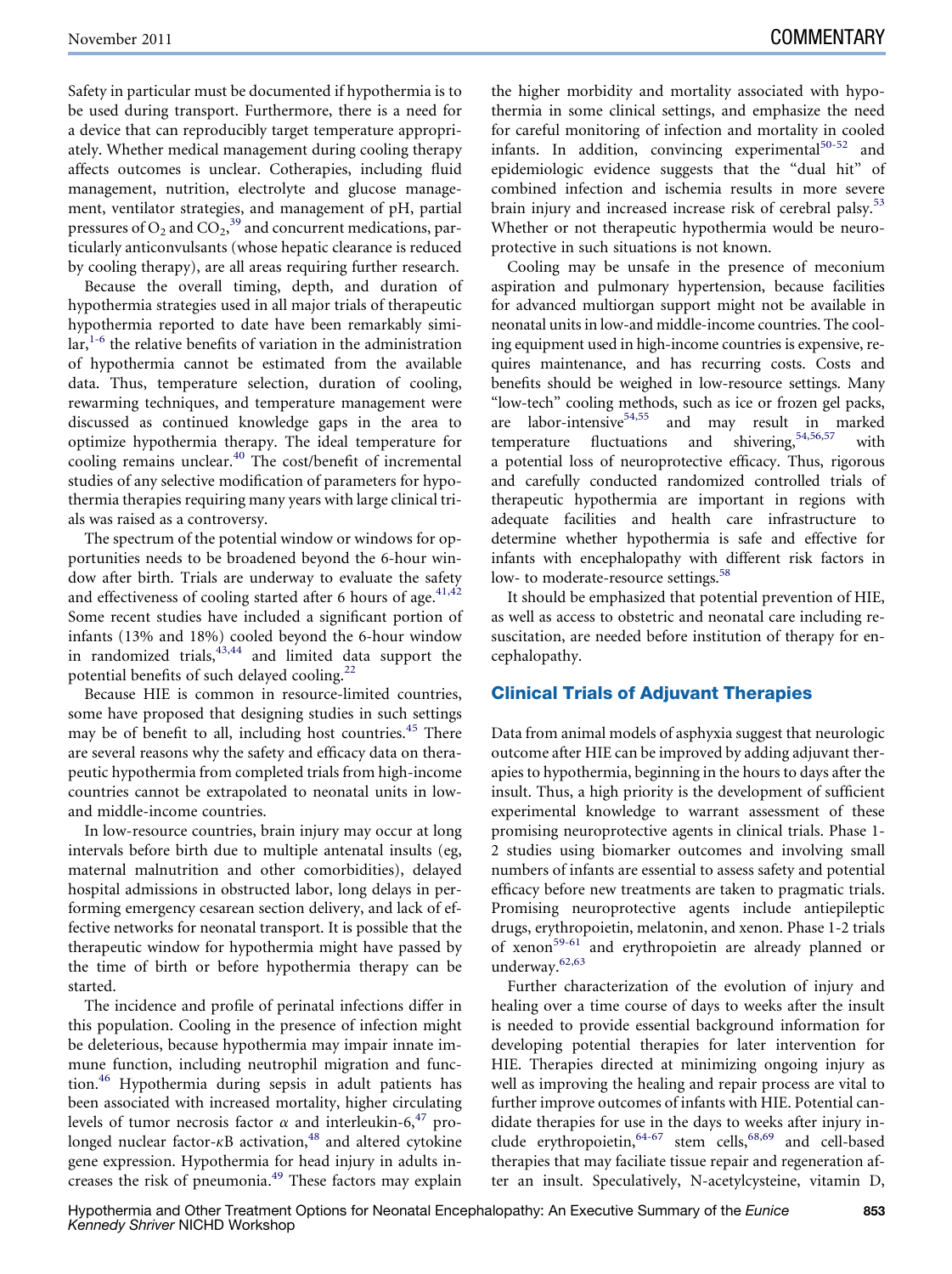antiepileptic drugs, and antioxidants might be of value, although at present evidence for this is lacking.

# **Biomarkers**

Biomarkers have been essential to research in HIE.<sup>[70](#page-7-0)</sup> The original finding of delayed brain injury in the human infant after an asphyxial event was discovered using phosphorus magnetic resonance spectroscopy  $(MRS)$ .<sup>[71](#page-7-0)</sup> This technique was subsequently used as the prototypical bridging biomarker of HIE to evaluate the therapeutic effect of hypothermia in early animal studies.[72](#page-7-0) Phosphorus MRS is cumbersome and not widely available; however, MRS biomarkers, such as proton spectroscopy and diffusion tensor imaging, have been developed and are now in use in phase 2 clinical trials, allowing adjuvant treatment to be assessed quickly and efficiently, potentially allowing phase 3 pragmatic trials to be targeted to treatments with a high likelihood of success.[73](#page-7-0) Given the high cost of large randomized trials and longer-term follow-up of children, these biomarker-led studies will be increasingly important in the triage of therapies before large trials.

There is a continuing need to develop a range of simple biomarkers that detect disease and treatment response to in-vestigate specific neuroprotective therapies.<sup>[70](#page-7-0)</sup> Additional bridging biomarkers that identify later phases of injury and repair or differentiate the severity of disease are especially needed, and a valid surrogate, such as serum biomarkers, would be particularly valuable. New proteomic and metabolomic technologies merit further investigation.

Bedside biomarkers that define the stage, progression, and improvement of encephalopathy would be valuable. Biomarkers reported in clinical trials to date include lactate, MRS, MRI, and aEEG. An elevated urinary lactate-tocreatinine ratio has been associated with adverse outcome in infants with HIE.[74](#page-7-0) aEEG was found to be useful for documenting seizures as well as abnormal patterns in some studies, $1,75-77$  but not in others.<sup>[33,78](#page-6-0)</sup> In 2 studies, infants with hypothermia only<sup>[79](#page-7-0)</sup> and infants with both normothermia and hypothermia<sup>[32](#page-6-0)</sup> underwent continuous aEEG recording before, during, and after hypothermia therapy. The aEEG pattern within 6 hours of age had lost its predictive power. The time it took for the background aEEG to normalize had a positive predictive value of 94% in the infants with hypothermia.

The value of MRI<sup>[35,36,80](#page-6-0)</sup> in predicting neurodevelopmental outcome for infants with HIE has been reported. In a nested substudy $35$  of the infants in the TOBY trial, the predictive value of scoring the MRI images was equally good in infants with normothermia and those with hypothermia, with positive predictive values for poor outcome of 84% and 85%, respectively. In a study evaluating the NICHD trial participants using neonatal MRI evidence of brain injury, a comprehensive classification of MRI findings was correlated with death and disability at 18 months.<sup>[36](#page-6-0)</sup> A recent study of 125 cooled infants with HIE found that Pourcelot's resistance index, obtained from Doppler unltrasound measurements on an intracerbral artery, was a poor predictor; the positive predictive value for poor outcome with a resistance index of <0.55 was only 60% in cooled infants, compared with 84% in nor-mothermic infants.<sup>[81](#page-7-0)</sup> When examining predictors in infants treated for hypothermia, it is important to assess whether old predictors are valid with new thresholds.<sup>[82](#page-7-0)</sup> The value of MRI has been reviewed in 2 publications.<sup>[82,83](#page-7-0)</sup>

In summary, few of the biomarkers reported to date have been qualified. Thus, MRI remains the leading qualified biomarker at present. The development of additional biomarkers is warranted.

# Implementation Issues for HIE Therapy

The workshop participants suggested a framework for hospitals as well as practicing clinicians in which therapeutic hypothermia is available. Therapeutic hypothermia can be offered for infants who meet the criteria of published trials provided that the infrastructure and trained personnel to perform hypothermia are in place.<sup>28-30</sup> Eligibility criteria include a pH of  $\leq$ 7.0 or a base deficit of  $\geq$ 16 mmol/L in a sample of umbilical cord blood or any blood obtained during the first hour after birth. If blood gas data are not available, then additional criteria are required. These include an acute perinatal event and either a 10-minute Apgar score of  $\leq$  5 or assisted ventilation initiated at birth and continued for at least 10 minutes. Neurologic examination demonstrating moderate to severe encephalopathy and, in some trials, aEEG with specific findings are required.[1,3-6](#page-5-0) Infants offered therapeutic hypothermia should meet previously studied inclusion criteria. Efficacy data are lacking for preterm infants; further safety concerns may increase the risk in this population, which is already at risk for temperature instability. Infants not meeting the inclusion criteria for previously published clinical trials, including infants <36 weeks gestation, those presenting outside of the previously studied 6-hour window, and those with encephalopathy not attributable to HIE, remain in the unstudied realm for cooling therapy.

Management at referral hospitals and during transport was also reviewed. Targeted temperature management with avoidance of hyperthermia was emphasized from a safety perspective. In the CoolCap<sup>26</sup> and NICHD<sup>[84](#page-7-0)</sup> trials, hyperthermia was strongly associated with worse outcomes compared with normothermia; thus, particular attention should be paid to fever and/or heating. The literature contains some evidence, based on case series,<sup>[85](#page-7-0)</sup> supporting mild hypothermia before arrival at a center for cooling, but concerns remain regarding the potential for temperature overshoot, rapid fluctuations in temperature, and excessive cooling during transport. In a recently published case series, one-third of the infants had a temperature  $\langle 32^{\circ} \text{C}^{85,86} \rangle$  $\langle 32^{\circ} \text{C}^{85,86} \rangle$  $\langle 32^{\circ} \text{C}^{85,86} \rangle$  A more recent report described the cooling of 9 infants during transport using the CritiCool, a servo-controlled cooling device.<sup>[87](#page-7-0)</sup> When cooling is started at a referral hospital, assessment of encephalopathy by trained staff (either local staff or transport staff), and safe and accurate therapy during transport, are crucial. This requires the ability to perform continuous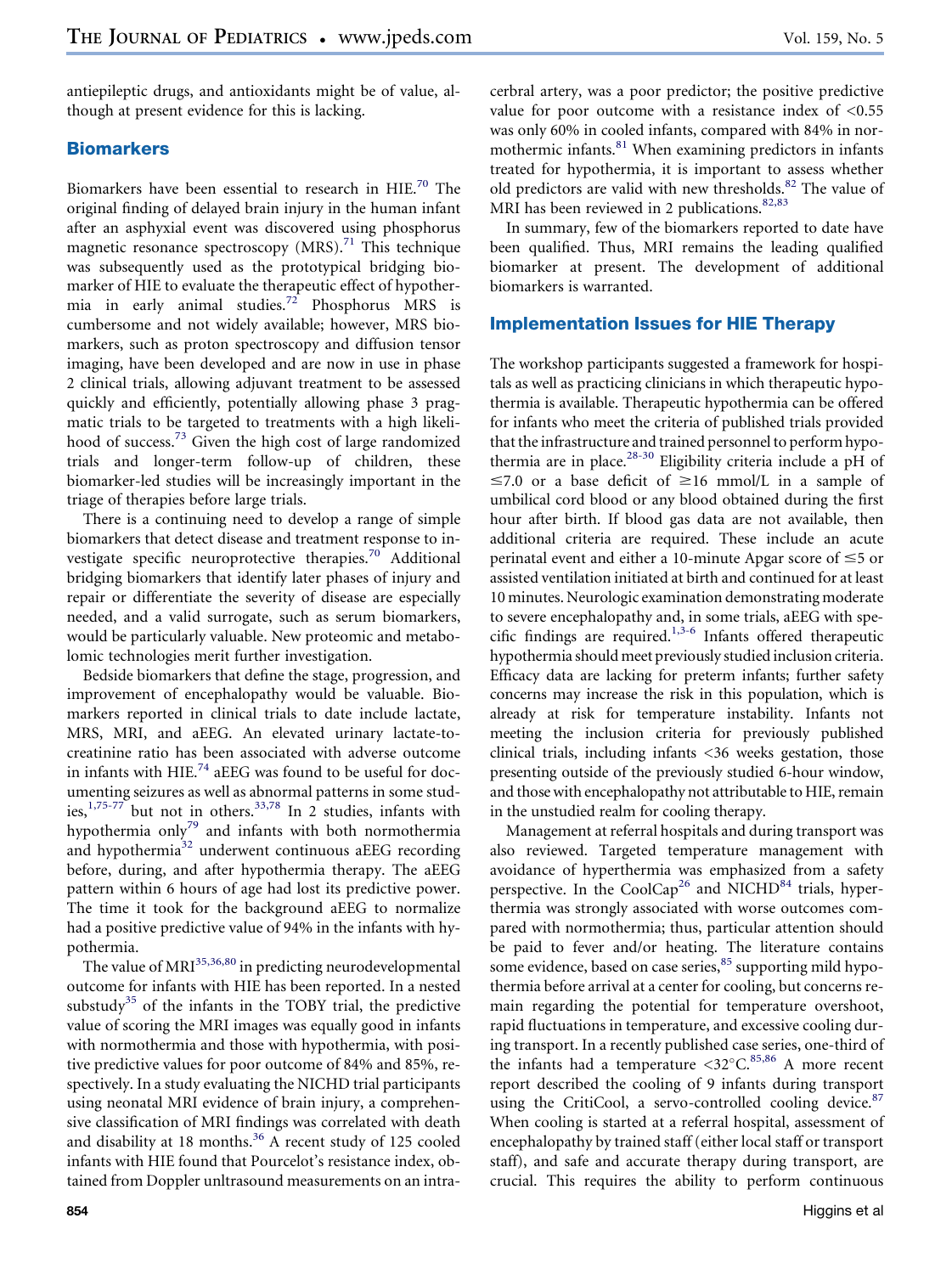<span id="page-4-0"></span>

| Table. Comparison of categories of gaps in knowledge and change from 2005 to 2010                                      |                                                                            |                                                                                                                               |                                                                                                                                                                                                     |
|------------------------------------------------------------------------------------------------------------------------|----------------------------------------------------------------------------|-------------------------------------------------------------------------------------------------------------------------------|-----------------------------------------------------------------------------------------------------------------------------------------------------------------------------------------------------|
| <b>Category</b>                                                                                                        | 2005 workshop                                                              | 2010 workshop                                                                                                                 | Change                                                                                                                                                                                              |
| Implementing hypothermia for HIE<br>Lack of safety and efficacy data<br>Longer-term follow-up                          | Identified gap<br>Identified gap                                           | Per protocols, appears safe and effective<br>through 2 years of age<br>Identified gap                                         | Now offered at many level III NICUs<br>CoolCap 6-year follow-up undertaken                                                                                                                          |
| Ongoing trials (TOBY, ICE)<br>Registries<br>Practice guidelines                                                        | Identified gap<br>Identified gap<br>Identified gap                         | Completed showing benefit<br>VON and TOBY registries established<br>AAP commentary (2006); NICE and BAPM<br>guidelines (2010) | but incomplete; NICHD and TOBY trial<br>7-year follow-up underway<br>Hypothermia safe and effective<br>Gives practice based data, rare adverse<br>effects detected<br>Practice guidelines published |
| Temperature management before<br>arrival at the cooling center                                                         | Identified gap                                                             | Identified gap: emerging reports; need<br>for birth hospital and transport safety<br>data                                     | Being addressed as a local issue for<br>neonatal units and networks                                                                                                                                 |
| Hypothermia in low-resource settings<br>Identification of infants for offering<br>hypothermia                          | Identified gap                                                             | Identified gap                                                                                                                | Preliminary data available                                                                                                                                                                          |
| Clinical examination                                                                                                   | Identified gap                                                             | Neurologic exam                                                                                                               | With moderate encephalopathy,<br>apparent benefit; with severe<br>encephalopathy, less benefit                                                                                                      |
| aEEG                                                                                                                   | Identified gap                                                             | Predictive but not essential for clinical<br>practice                                                                         | aEEG changes over time with<br>hypothermia altering early prognostic<br>value                                                                                                                       |
| Scoring system<br>Preterm infants<br>Severely growth-restricted infants                                                | Identified gap<br>Identified gap<br>Identified gap                         | Identified gap<br>Identified gap<br>Identified gap                                                                            | Ongoing study                                                                                                                                                                                       |
| Infants with moderate encephalopathy<br>Infants with severe encephalopathy<br>Infants $>6$ hours of age                | Area of emerging knowledge<br>Area of emerging knowledge<br>Identified gap | Benefit from mild hypothermia<br>Benefit from mild hypothermia<br>Identified gap                                              | Mild hypothermia for clinical care<br>Mild hypothermia for clinical care<br>Ongoing trial registry data documenting<br>use                                                                          |
| Safety data and rare side effects<br>Developmental outcomes based on<br>level of encephalopathy<br>Effect on mortality | Identified gap<br>Area of emerging knowledge<br>Area of emerging knowledge | Area of emerging knowledge<br>Area of emerging knowledge<br>Hypothermia reduces mortality                                     | Registry data accruing<br>Moderate encephalopathy most likely to<br>benefit from cooling therapy<br>Hypothermia results in increased normal<br>survival                                             |
| Specific aspects of hypothermia<br>treatment                                                                           |                                                                            |                                                                                                                               |                                                                                                                                                                                                     |
| Depth of cooling<br>Duration of cooling<br>Rewarming strategies                                                        | Identified gap<br>Identified gap<br>Identified gap                         | Identified gap<br>Identified gap<br>Identified gap                                                                            | Ongoing trial<br>Ongoing trial                                                                                                                                                                      |
| Mode of cooling (head vs whole-body)                                                                                   | Identified gap                                                             | Identified gap                                                                                                                | Both are effective and unlikely to be<br>compared in a study                                                                                                                                        |
| Safety data<br><b>Biomarkers</b>                                                                                       | Identified gap                                                             | Accumulating evidence thus far suggests<br>safety                                                                             | Registry data are accumulating                                                                                                                                                                      |
| Role of MRI<br>Role of EEG<br>Proteomic and genomic biomarkers<br>Hospitals providing cooling therapy                  | Identified gap<br>Identified gap                                           | MRI is predictive for longer term outcome<br>Identified gap<br>Identified gap                                                 | MRI for prognostic information<br>Ongoing studies<br>Ongoing studies                                                                                                                                |
| Awareness and identification of<br>eligible infants                                                                    |                                                                            | Need for education of medical and<br>nursing staff                                                                            | Rare event requiring systematic training<br>for recognition by obstetrics,<br>pediatrics, family medicine, and<br>nursing staff                                                                     |
| Certification and/or training of<br>personnel for institution of<br>hypothermia                                        | Need for education                                                         | Need for education                                                                                                            |                                                                                                                                                                                                     |
| Outreach education to referral centers<br>Cooling in low-resource environments                                         | Identified gap                                                             | Need for education<br>Identified gap                                                                                          | Need for rigorous randomized clinical<br>trials of therapeutic hypothermia in<br>moderate-resource settings                                                                                         |

VON, Vermont Oxford Network; AAP, American Academy of Pediatrics; NICE, National Institute for Health and Clinical Excellence; BAPM, British Association of Perinatal Medicine.

temperature monitoring, as well as to intervene to adjust the temperature to maintain it within the target range during transport. Unfortunately, there currently are no Food and Drug Administration–approved devices for cooling during transport.

For hospitals that perform therapeutic hypothermia, training programs and infrastructure need to be established and maintained in a highly organized and reproducible manner to ensure patient safety. Hospitals offering hypothermia should be capable of providing comprehensive intensive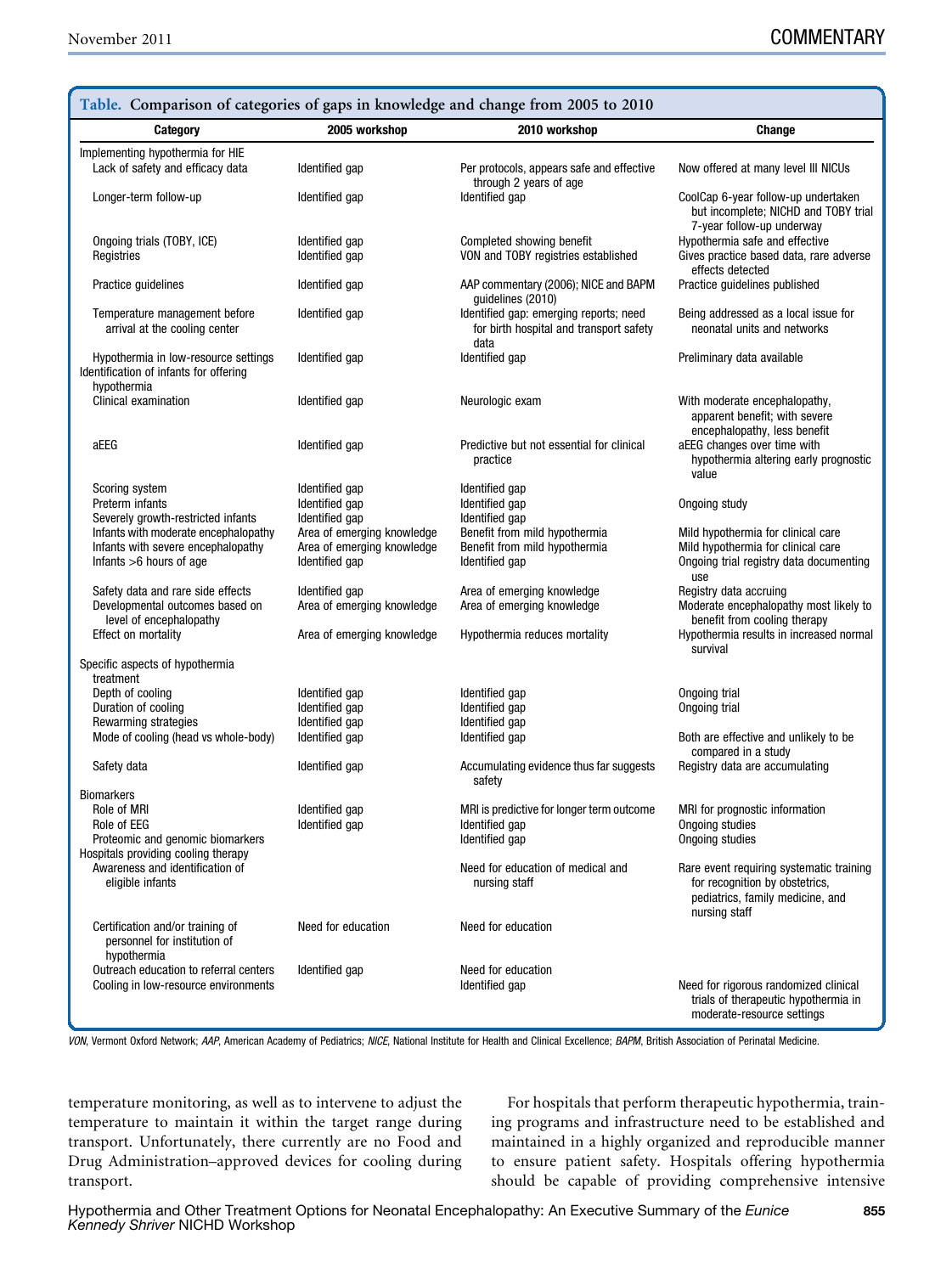<span id="page-5-0"></span>care, including mechanical ventilation, physiological (temperature) and biochemical (blood gas) monitoring, neuroimaging including MRI, seizure detection and monitoring with EEG, neurologic consultation, and long-term followup. Given the relatively low incidence of HIE, training needs include awareness and identification of infants at risk for HIE, as well as assessment of infants who have sustained HIE. This will involve education of obstetricians, maternal and fetal medicine specialists, family practitioners, midwives, and labor, delivery, and newborn nursery staff, as well as pediatricians and neonatologists. A checklist was proposed for identification of infants at risk for HIE after resuscitation. A ''train-the-trainer'' program could possibly be instituted for training (and retraining) physicians and nurses involved in the care and delivery of hypothermia therapy. This would include identification of eligible infants, procedures for transfer of infants, and initiation and maintenance of mild hypothermia.

#### **Registries**

The establishment of several registries allows monitoring of implementation, detection of rare adverse events, and the opportunity to learn from variation in practice. Currently, the Vermont Oxford Network has an encephalopathy registry,<sup>[44](#page-6-0)</sup> and a TOBY registry is in place.<sup>[43](#page-6-0)</sup> Registries ideally should include all infants treated with hypothermia regardless of gestational age and collect information on variations and confounders, including duration of cooling, timing of initiation of cooling, depth of hypothermia, seizure therapy, medications including sedative drugs, pharmacology of drugs administered to infants undergoing hypothermia, antibiotics, and others. Common data points and common definitions would be helpful to allow comparison of data. Registries potentially can be used for quality improvement. Nevertheless, there are challenges in the effective use of registries, including lack of control patients, lack of sensitive short-term outcomes, the need to link to long-term outcomes, and limited funding.

#### **Summary**

HIE is not a single disease with a single cause, but rather is characterized by great diversity in the timing and magnitude of brain injury. Thus, it is unreasonable to expect any single intervention to provide uniformly favorable outcomes. The known heterogeneity in neuropathological changes after perinatal HIE, combined with the potential regional heterogeneity of treatment effects, will lead to marked differences in outcomes among survivors of HIE (eg, physical disability vs cognitive deficits). This underscores the need for longer-term follow-up of all infants with HIE undergoing any treatment.

Despite the rapidly accumulating clinical and laboratory data related to hypothermia as a neuroprotective strategy for HIE, the speakers and discussants at the workshop identified many gaps in knowledge in this field. The [Table](#page-4-0)

compares the gaps identified at the 2005 NICHD workshop<sup>8</sup> with currently identified gaps. The participants noted that with only 6 completed studies<sup>1-6</sup> providing information on follow-up up to 18 months of age, the longer-term neurodevelopmental impact of hypothermia for HIE remains unclear.[23,24](#page-6-0) This, they concluded, should lead to an overall measure of caution in applying therapeutic hypothermia indiscriminately in all cases of HIE.

Based on the available data and the significant knowledge gaps, the expert panel suggested that although hypothermia is unequivocally a promising therapy for HIE, a substantial proportion of infants still die or are left with disability despite treatment. Further analysis of existing trial data, development of adjuvant therapies to hypothermia, development of biomarkers, and further refinements of hypothermia therapy for use in infants suffering from HIE and clinical trials of therapeutic hypothermia in moderate-resource settings with different risk factors but adequate facilities and infrastructure are urgently needed, and were identified as areas of high priority for study.  $\blacksquare$ 

#### **References**

- 1. Gluckman PD, Wyatt JS, Azzopardi D, Ballard R, Edwards AD, Ferriero DM, et al. Selective head cooling with mild systemic hypothermia after neonatal encephalopathy: multicenter randomized trial. Lancet 2005;365:663-70.
- 2. Shankaran S, Laptook AR, Ehrenkranz RA, Tyson JE, McDonald SA, Donovan EF, et al. Whole-body hypothermia for neonates with hypoxic-ischemic encephalopathy. N Engl J Med 2005;353:1574-84.
- 3. Azzopardi DV, Strohm B, Edwards AD, Dyet L, Halliday HL, Juszczak E, et al. TOBY Study Group: Moderate hypothermia to treat perinatal asphyxial encephalopathy. N Engl J Med 2009;361:1349-58.
- 4. Simbruner G, Mittal RA, Rohlmann F, Muche R, neo.nEURO.network Trial Participants. Systemic hypothermia after neonatal encephalopathy: outcomes of neo.nEURO.network RCT. Pediatrics 2010;126: e771-8.
- 5. Zhou WH, Cheng GQ, Shao XM, Liu XZ, Shan RB, Zhuang DY, et al. Selective head cooling with mild systemic hypothermia after neonatal hypoxic-ischemic encephalopathy: a multicenter randomized controlled trial in China. J Pediatr 2010;157:367-72.
- 6. Jacobs SE, Morley CJ, Inder TE, Stewart MJ, Smith KR, McNamara PJ, et al. Whole-body hypothermia for term and near-term newborns with hypoxic-ischemic encephalopathy: a randomized controlled trial. Arch Pediatr Adolesc Med 2011;165:692-700.
- 7. Edwards AD, Brocklehurst P, Gunn AJ, Halliday H, Juszczak E, Levene M, et al. Neurological outcomes at 18 months of age after moderate hypothermia for perinatal hypoxic ischaemic encephalopathy: synthesis and meta-analysis of trial data. BMJ 2010;340:c363.
- 8. Higgins RD, Raju TNK, Perlman J, Azzopardi DV, Blackmon LR, Clark RH, et al. Hypothermia and perinatal asphyxia: executive summary of the National Institute of Child Health and Human Development Workshop. J Pediatr 2006;148:170-5.
- 9. Yager JY. Animal models of hypoxic-ischemic brain damage in the newborn. Semin Pediatr Neurol 2004;11:31-46.

Submitted for publication Apr 13, 2011; last revision received Jun 16, 2011; accepted Aug 2, 2011.

Reprint requests: Rosemary D. Higgins, MD, Pregnancy and Perinatology Branch, Center for Developmental Biology and Perinatal Medicine, NICHD, NIH, 6100 Executive Blvd, Room 4B03B, MSC 7510, Bethesda, MD 20892. E-mail: [higginsr@mail.nih.gov](mailto:higginsr@mail.nih.gov)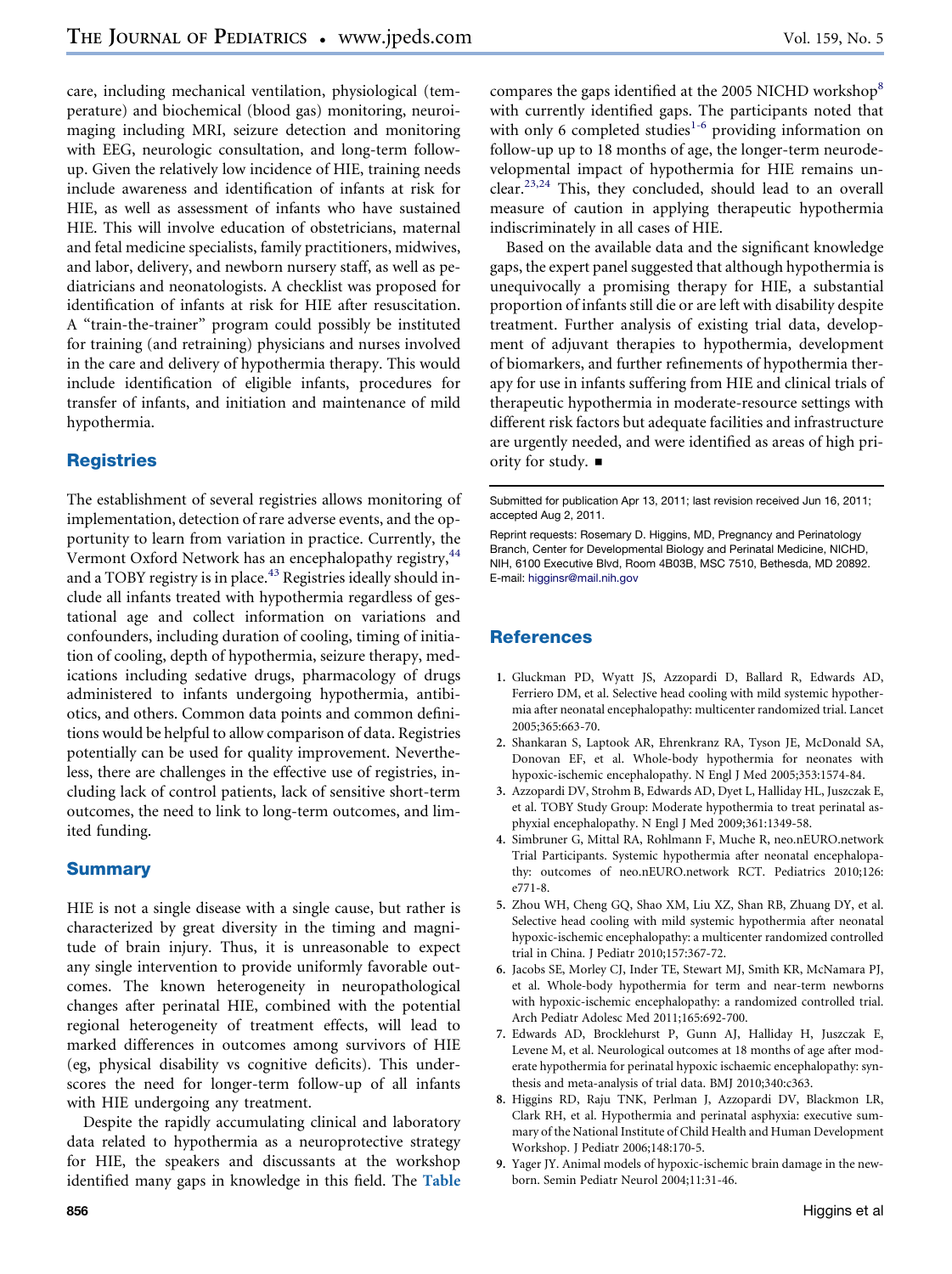- <span id="page-6-0"></span>10. McLean C, Ferriero DM. Mechanisms of hypoxic-ischemic injury in the term infant. Semin Perinatol 2004;28:425-32.
- 11. Gunn AJ, Bennet L. Fetal hypoxia and patterns of brain injury: insights from animal models. Clin Perinatol 2009;36:579-93.
- 12. Colbourne F, Li H, Buchan AM. Indefatigable CA1 sector neuroprotection with mild hypothermia induced 6 hours after severe forebrain ischemia in rats. J Cereb Blood Flow Metab 1999;19:742-9.
- 13. Gonzalez FF, Abel R, Almli CR, Mu D, Wendland M, Ferriero DM. Erythropoietin sustains cognitive function and brain volume after neonatal stroke. Dev Neurosci 2009;31:403-11.
- 14. Gunn AJ, Gunn TR. The pharmacology of neuronal rescue with cerebral hypothermia. Early Hum Dev 1998;53:19-35.
- 15. Eschel G, Reisler G, Berkovitch N, Shapira S, Grauer E, Barr J. Comparison of fast versus slow rewarming following acute moderate hypothermia in rats. Paediatr Anaesth 2002;12:235-42.
- 16. Nakamura T, Miyamoto O, Sumitani K, Negi T, Itano T, Nagao S. Do rapid systemic changes of brain temperature have an influence on the brain? Acta Neurochir (Wien) 2003;145:301-7.
- 17. Thoresen M, Whitelaw A. Cardiovascular changes during mild therapeutic hypothermia and rewarming in infant with hypoxic-ischemic encephalopathy. Pediatr 2000;106:92-9.
- 18. Shankaran S, Laptook A, Wright LL, Ehrenkranz RA, Donovan EF, Fanaroff AA, et al. Whole-body hypothermia for neonatal encephalopathy: animal observations as a basis for a randomized, controlled pilot study in term infants. Pediatrics 2002;110:377-85.
- 19. Eicher DJ, Wagner CL, Katikaneni LP, Hulsey TC, Bass WT, Kaufman DA, et al. Moderate hypothermia in neonatal encephalopathy: efficacy outcomes. Pediatr Neurol 2005;32:11-7.
- 20. Eicher DJ, Wagner CL, Katikaneni LP, Hulsey TC, Bass WT, Kaufman DA, et al. Moderate hypothermia in neonatal encephalopathy: safety outcomes. Pediatr Neurol 2005;32:18-24.
- 21. Lin ZL, Yu HM, Lin J, Chen SQ, Liang ZQ, Zhang ZY. Mild hypothermia via selective head cooling as neuroprotective therapy in term neonates with perinatal asphyxia: an experience from a single neonatal intensive care unit. J Perinatol 2006;26:180-4.
- 22. Li T, Xu F, Cheng X, Guo X, Ji L, Zhang Z, et al. Systemic hypothermia induced within 10 hours after birth improved neurological outcome in newborns with hypoxic-ischemic encephalopathy. Hosp Pract (Minneap) 2009;37:147-52.
- 23. Guillet R, Edwards AD, Thoresen M, Gunn AJ. Functional outcome at 7- 8 y of survivors of Coolcap trial is highly associated with 18 m neurodevelopmental assessment. Pediatr Acad Soc 2011. 4750.10.
- 24. Shankaran S, and Extended Hypothermia Follow-Up Subcommittee, Follow-Up PIs of the NICHD NRN. Do neuroprotective effects of whole-body hypothermia for neonatal hypoxic-ischemic encephalopathy persist to childhood. Pediatr Acad Soc 2011. 1660.8.
- 25. Shankaran S, Pappas A, Laptook AR, McDonald SA, Ehrenkranz RA, Tyson JE, et al. Outcomes of safety and effectiveness in a multicenter randomized, controlled trial of whole-body hypothermia for neonatal hypoxic-ischemic encephalopathy. Pediatrics 2008;122:e791-8.
- 26. Wyatt JS, Gluckman PD, Liu PY, Azzopardi D, Ballard R, Edwards AD, et al. Determinants of outcomes after head cooling for neonatal encephalopathy. Pediatrics 2007;119:912-21.
- 27. Blackmon LR, Stark AR, American Academy of Pediatrics Committee on Fetus and Newborn. Hypothermia: a neuroprotective therapy for neonatal hypoxic-ischemic encephalopathy. Pediatrics 2006;117: 942-8.
- 28. Kattwinkel J, Perlman JM, Aziz K, Colby C, Fairchild K, Gallagher J, et al. 2010 American Heart Association guidelines for cardiopulmonary resuscitation and emergency cardiovascular care, part 15: neonatal resuscitation. Circulation 2010;122(Suppl 3):S909-19.
- 29. National Institute for Health and Clinical Excellence,.Therapeutic hypothermia with intracorporeal temperature monitoring for hypoxic perinatal brain injury: interventional procedure guidance 347. Available from: <http://www.nice.org.uk/nicemedia/live/11315/48809/48809.pdf>. Accessed August 22, 2011.
- 30. Adams A, Austin T, Becher JC, Chang J, Edwards D, Jones S, et al. British Association of Perinatal Medicine position statement on therapeutic

cooling for neonatal encephalopathy. Available from: [http://www.](http://www.bapm.org/publications/documents/guidelines/Position_Statement_Therapeutic_Cooling_Neonatal_Encephalophay_July%202010.pdf) [bapm.org/publications/documents/guidelines/Position\\_Statement\\_](http://www.bapm.org/publications/documents/guidelines/Position_Statement_Therapeutic_Cooling_Neonatal_Encephalophay_July%202010.pdf) [Therapeutic\\_Cooling\\_Neonatal\\_Encephalophay\\_July%202010.pdf.](http://www.bapm.org/publications/documents/guidelines/Position_Statement_Therapeutic_Cooling_Neonatal_Encephalophay_July%202010.pdf) Accessed August 22, 2011.

- 31. Gunn AJ, Wyatt JS, Whitelaw A, Barks J, Azzopardi D, Ballard R, et al. Therapeutic hypothermia changes the prognostic value of clinical evaluation of neonatal encephalopathy. J Pediatr 2008;152:55-8.
- 32. Thoresen M, Hellström-Westas L, Liu X, de Vries LS. Effect of hypothermia on aEEG in infants with asphyxia. Pediatrics 2010;126:e131-9.
- 33. Shankaran S, Pappas A, McDonald SA, Laptook AR, Bara R, Ehrenkranz R, et al. Neonatal hypoxic ischemic encephalopathy: predictive value of an early amplitude integrated EEG and neurological examination. Pediatr 2011;128:e112-20.
- 34. Bonafacio SL, Glass HC, Vanderpluym J, Agrawal AT, Xu D, Barkovich AJ, et al. Perinatal events and early magnetic resonance imaging in therapeutic hypothermia. J Pediatr 2011;158:360-5.
- 35. Rutherford M, Ramenghi LA, Edwards AD, Brocklehurst P, Halliday H, Levene M, et al. Assessment of brain tissue injury following moderate hypothermia in neonates with hypoxic ischaemic encephalopathy: a nested substudy of a randomised controlled trial. Lancet Neurol 2010;9:39-45.
- 36. Shankaran S, Barnes P, Hintz S, Laptook AR, Higgins RD, McDonald SA, et al. Magnetic resonance imaging in term infants with hypoxic ischemic encephalopathy in NICHD trial of therapeutic hypothermia. Pediatr Acad Soc 2011. 4750.1.
- 37. Kwon JM, Guillet R, Shankaran S, Laptook AR, McDonald SA, Ehrenkranz RA, et al. Clinical seizures in neonatal hypoxic-ischemic encephalopathy have no independent impact on neurodevelopmental outcome: secondary analyses of data from the neonatal research network hypothermia trial. J Child Neurol 2011;26:322-8.
- 38. Shankaran S, Laptook AR, McDonald SA, Higgins RD, Tyson JE, Ehrenkranz RA, et al. Temperature profile and outcomes of neonates undergoing whole body hypothermia for neonatal hypoxic-ischemic encephalopathy. Pediatr Crit Care Med 2011. April 14 [Epub ahead of print].
- 39. Pappas A, Shankaran S, Laptook AR, Langer JC, Bara R, Ehrenkranz RA, et al. Eunice Kennedy Shriver National Institute of Child Health and Human Development Neonatal Research Network. Hypocarbia and adverse outcome in neonatal hypoxic-ischemic encephalopathy. J Pediatr 2011; 158:752-8.
- 40. Perlman JM. Summary proceedings from the Neurology Group on Hypoxic-Ischemic Encephalopathy. Pediatrics 2006;117:S28-33.
- 41. Shankaran S. Optimizing (longer, deeper) cooling for neonatal hypoxic-ischemic encephalopathy (HIE). Available from: [http://www.clinicaltrials.](http://www.clinicaltrials.gov/ct2/show/study/NCT01192776?term=hypothermia+and+infant) [gov/ct2/show/study/NCT01192776?term=hypothermia+and+infant](http://www.clinicaltrials.gov/ct2/show/study/NCT01192776?term=hypothermia+and+infant). Accessed August 22, 2011.
- 42. Laptook AR. Late hypothermia for hypoxic-ischemic encephalopathy. Available from: [http://www.clinicaltrials.gov/ct2/show/study/NCT00614744?](http://www.clinicaltrials.gov/ct2/show/study/NCT00614744?term=hypothermia+and+infant%26rank=1) [term=hypothermia+and+infant&rank=1.](http://www.clinicaltrials.gov/ct2/show/study/NCT00614744?term=hypothermia+and+infant%26rank=1) Accessed August 22, 2011.
- 43. Azzopardi D, Strohm B, Edwards AD, Halliday H, Juszczak E, Levene M, et al. Treatment of asphyxiated newborns with moderate hypothermia in routine clinical practice: how cooling is managed in the UK outside a clinical trial. Arch Dis Child Fetal Neonatal Ed 2009;94:F260-4.
- 44. Pfister R, Bingham P, Carpenter JH, Horbar JD, Kenny MJ, et al. Hypothermia in practice: initial observations from the Vermont Oxford Network. Pediatr Acad Soc 2010;2632.5.
- 45. Robertson N, Nakakeeto M, Hagmann C, Cowan FM, Acolet D, Iwata O, et al. Therapeutic hypothermia for birth asphyxia in low-resource settings: a pilot randomised controlled trial. Lancet 2008;372:801-3.
- 46. Biggar WD, Barker C, Bohn D, Kent G. Partial recovery of neutrophil functions during prolonged hypothermia in pigs. J Appl Physiol 1986; 60:1186-9.
- 47. Arons MM, Wheeler AP, Bernard GR, Christman BW, Russell JA, Schein R, et al. Effects of ibuprofen on the physiology and survival of hypothermia sepsis: ibuprofen in sepsis study group. Crit Care Med 1999; 27:669-70.
- 48. Fairchild KD, Singh IS, Patel S, Drysdale BE, Viscardi RM, Hester L, et al. Hypothermia prolongs activation of NF- $\kappa$ B and augments generation of inflammatory cytokines. Am J Physiol Cell Physiol 2004;287:C422-31.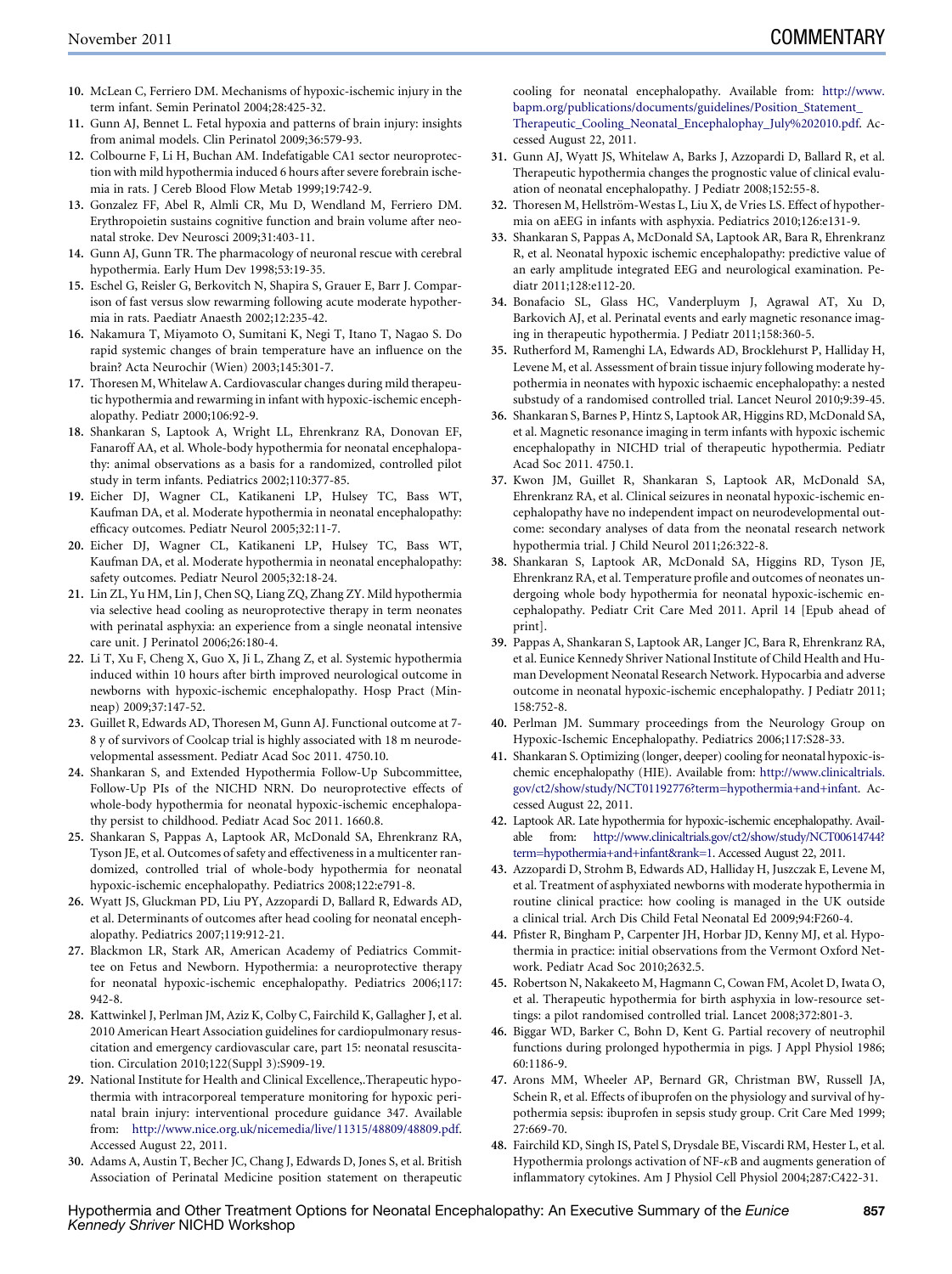- <span id="page-7-0"></span>49. Gadkary CS, Alderson P, Signorini DF. Therapeutic hypothermia for head injury. Cochrane Database Syst Rev 2002;1:CD001048.
- 50. Eklind S, Mallard C, Leverin AL, Gilland E, Biomgren K, Mattsby-Baltzer I, et al. Bacterial endotoxin sensitizes the immature brain to hypoxic-ischemic injury. Eur J Neurosci 2001;13:1101-6.
- 51. Girard S, Kadhim H, Lavoie K, Brochu ME, Larouche A, Sebire G. Role of perinatal inflammation in cerebral palsy. Pediatr Neurol 2009;40: 168-74.
- 52. Girard S, Kadhim H, Beaudet N, Sarret P, Sebire G. Developmental motor deficits induced by combined fetal exposure to lipopolysaccharide and early neonatal hypoxia/ischemia: a novel animal model for cerebral palsy in very premature infants. Neuroscience 2009;158:673-82.
- 53. Longo M, Hankins GD. Defining cerebral palsy: pathogenesis, pathophysiology and new intervention. Minerva Ginecol 2009;61:421-9.
- 54. Thomas N, George KC, Sridhar S, Kumar M, Kuruvilla KA, Jana AK. Whole-body cooling in newborn infants with perinatal asphyxia encephalopathy in a low-resource setting: a feasibility trial. Indian Pediatr 2010; 48:445-51.
- 55. Iwata S, Iwata O, Kapetanakis A, Kato T, Evans S, Araki Y, et al. Therapeutic hypothermia can be induced and maintained using either commercial water bottles or a ''phase-changing material'' mattress in a newborn piglet model. Arch Dis Child 2009;94:387-91.
- 56. Horn A, Thompson C, Woods D, Nel A, Bekker A, Rhoda N, et al. Induced hypothermia for infants with hypoxic-ischemic encephalopathy using a servo-controlled fan: an exploratory pilot study. Pediatrics 2009;123:e1090-8.
- 57. Horn AR, Woods DL, Thompson C, Eis I, Kroon M. Selective cerebral hypothermia for post-hypoxic neuroprotection in neonates using a solid ice cap. S Afr Med J 2006;96:976-81.
- 58. Wilkinson D, Thayyil S, Robertson NJ. Ethical and practical issues relating to the global use of therapeutic hypothermia for perinatal asphyxia encephalopathy. Arch Dis Child Fetal Neonatal Ed 2011; 96:F75-8.
- 59. Thoresen M. A feasibility study of adding xenon to cooling therapy in babies at high risk of brain injury following poor condition at birth. Available from: [http://isrctn.org/ISRCTN75602528.](http://isrctn.org/ISRCTN75602528) Accessed August 22, 2011.
- 60. Thoresen M. The cool xenon study. Available from: [http://www.](http://www.controlled-trials.com/ISRCTN75602528) [controlled-trials.com/ISRCTN75602528](http://www.controlled-trials.com/ISRCTN75602528). Accessed August 22, 2011.
- 61. Azzopardi D. Neuroprotective effects of hypothermia combined with inhaled xenon following perinatal asphyxia (TOBYXe). Available from: [http://www.clinicaltrials.gov/ct2/show/NCT00934700?](http://www.clinicaltrials.gov/ct2/show/NCT00934700?term=xenon+and+infant&rank=1) [term=xenon+and+infant&rank=1](http://www.clinicaltrials.gov/ct2/show/NCT00934700?term=xenon+and+infant&rank=1). Accessed August 22, 2011.
- 62. Wu YW. Neonatal erythropoietin in asphyxiated term newborns (NEAT). Available from: [http://www.clinicaltrials.gov/ct2/show/](http://www.clinicaltrials.gov/ct2/show/NCT00719407?term=Erythropoietin+and+infant%26rank=14) [NCT00719407?term=Erythropoietin+and+infant&rank=14.](http://www.clinicaltrials.gov/ct2/show/NCT00719407?term=Erythropoietin+and+infant%26rank=14) Accessed August 22, 2011.
- 63. Andropoulos DB. Erythropoietin neuroprotection for neonatal cardiac surgery. Available from: [http://www.clinicaltrials.gov/ct2/show/](http://www.clinicaltrials.gov/ct2/show/NCT00513240?term=Erythropoietin+and+infant%26rank=11) [NCT00513240?term=Erythropoietin+and+infant&rank=11.](http://www.clinicaltrials.gov/ct2/show/NCT00513240?term=Erythropoietin+and+infant%26rank=11) Accessed August 22, 2011.
- 64. Cariou A, Claessens YE, Pene F, Marx JS, Spaulding C, Hababou C, et al. Early high-dose erythropoietin therapy and hypothermia after out-ofhospital cardiac arrest: a matched control study. Resuscitation 2008; 76:397-404.
- 65. McPherson RJ, Juul SE. Erythropoietin for infants with hypoxicischemic encephalopathy. Curr Opin Pediatr 2010;22:139-45.
- 66. Givehchian M, Beschorner R, Ehmann C, Frauenlob L, Morgalla M, Hashemi B, et al. Neuroprotective effects of erythropoietin during deep hypothermia circulatory arrest. Eur J Cardiothorac Surg 2010;37: 662-8.
- 67. Xiong T, Qu Y, Mu D, Ferriero D. Erythropoietin for neonatal brain injury: opportunity and challenge. Int J Dev Neurosci 2011. Jan 28 [Epub ahead of print].
- 68. Pimental-Coelho PM, Mendez-Otero R. Cell therapy for neonatal hypoxic-ischemic encephalopathy. Stem Cells Dev 2010;19:299-310.
- 69. Pimental-Coelho PM, Magalhaes ES, Lopes LM, deAzevedo LC, Santiago MF, Mendez-Otero R. Human cord blood transplantation in a neonatal rat model of hypoxic-ischemic brain damage: functional outcome related to neuroprotection in the striatum. Stem Cells Dev 2010; 19:351-8.
- 70. Bennet L, Booth L, Gunn AJ. Potential biomarkers for HIE. Semin Fetal Neonat Med 2010;15:253-60.
- 71. Azzopardi D, Wyatt JS, Cady EB, Delpy DT, Baudin J, Stewart AL, et al. Prognosis of newborn infants with hypoxic-ischemic brain injury assessed by phosphorus magnetic resonance spectroscopy. Pediatr Res 1989;25:445-51.
- 72. Thoresen M, Penrice J, Lorek A, Cady EB, Wylezinska M, Kirkbride V, et al. Mild hypothermia after severe transient hypoxia-ischemia ameliorates delayed cerebral energy failure in the newborn piglet. Pediatr Res 1995;37:667-70.
- 73. Azzopardi D, Edwards AD. Magnetic resonance biomarkers of neuroprotective effects in infants with hypoxic ischemic encephalopathy. Semin Fetal Neonat M 2010;15:261-9.
- 74. Oh W, Perritt R, Shankaran S, Merritts M, Donovan EF, Ehrenkranz RA, et al. Association between urinary lactate to creatinine ratio and neurodevelopmental outcome in term infants with hypoxic-ischemic encephalopathy. J Pediatr 2008;53:375-8.
- 75. Mathur AM, Morris LD, Teteh F, Inder TE, Zempel J. Utility of prolonged bedside amplitude-integrated encephalogram in encephalopathic infants. Am J Perinatol 2008;25:611-5.
- 76. Foran A, Cinnante C, Groves A, Azzopardi DV, Rutherford MA, Cowan FM. Patterns of brain injury and outcome in term neonates presenting with postnatal collapse. Arch Dis Child Fetal Neonatal Ed 2009; 94:F168-77.
- 77. Lawrence R, Mathur A, Nguyen T, Tich S, Zempel J, Inder T. A pilot study of continuous limited-channel aEEG in terms infants with encephalopathy. J Pediatr 2009;154:835-41.
- 78. Sarkar S, Barks JD, Donn SM. Should amplitude-integrated electroencephalography be used to identify infants suitable for hypothermia neuroprotection? J Perinatol 2008;28:117-22.
- 79. Hallberg B, Grossmann K, Bartocci M, Blennow M. The prognostic value of early aEEG in asphyxiated infants undergoing systemic hypothermia treatment. Acta Paediatr 2010;99:531-6.
- 80. Azzopardi D, Edwards AD. Magnetic resonance biomarkers of neuroprotective effects in infants with hypoxic ischemic encephalopathy. Semin Fetal Neonatal Med 2010;15:261-9.
- 81. Elstad M, Whitelaw A, Thoresen M. Cerebral Resistance Index is less predictive in hypothermic encephalopathic newborns. Acta Paediatr 2011; 10.1111/j.1651-2227.2011.02327.x [Epub ahead of print].
- 82. Thoresen M. Patient selection and prognostication with hypothermia treatment. Semin Fetal Neonat Med 2010;15:247-52.
- 83. Rutherford MA, Azzopardi D, Whitelaw A, Cowan F, Renowden S, Edwards AD, et al. Mild hypothermia and the distribution of cerebral lesions in neonates with hypoxic-ischemic encephalopathy. Pediatrics 2005;116:1001-6.
- 84. Laptook A, Tyson J, Shankaran S, McDonald S, Ehrenkranz R, Fanaroff A, et al. Elevated temperature after hypoxic-ischemic encephalopathy: risk factor for adverse outcomes. Pediatrics 2008;122:491-9.
- 85. Fairchild K, Sokora D, Scott J, Zanelli S. Therapeutic hypothermia on neonatal transport: 4-year experience in a single NICU. J Perinatol 2010;30:324-9.
- 86. Hallberg B, Olson L, Bartocci M, Edqvist I, Blennow M. Passive induction of hypothermia during transport of asphyxiated infants: a risk of excessive cooling. Acta Paediatr 2009;98:942-6.
- 87. Johnston ED, Becher JC, Mitchell AP, Stenson BJ. Provision of servocontrolled cooling during transport. Arch Dis Child Fetal Neonatal Ed 2011. Mar 6 [Epub ahead of print].